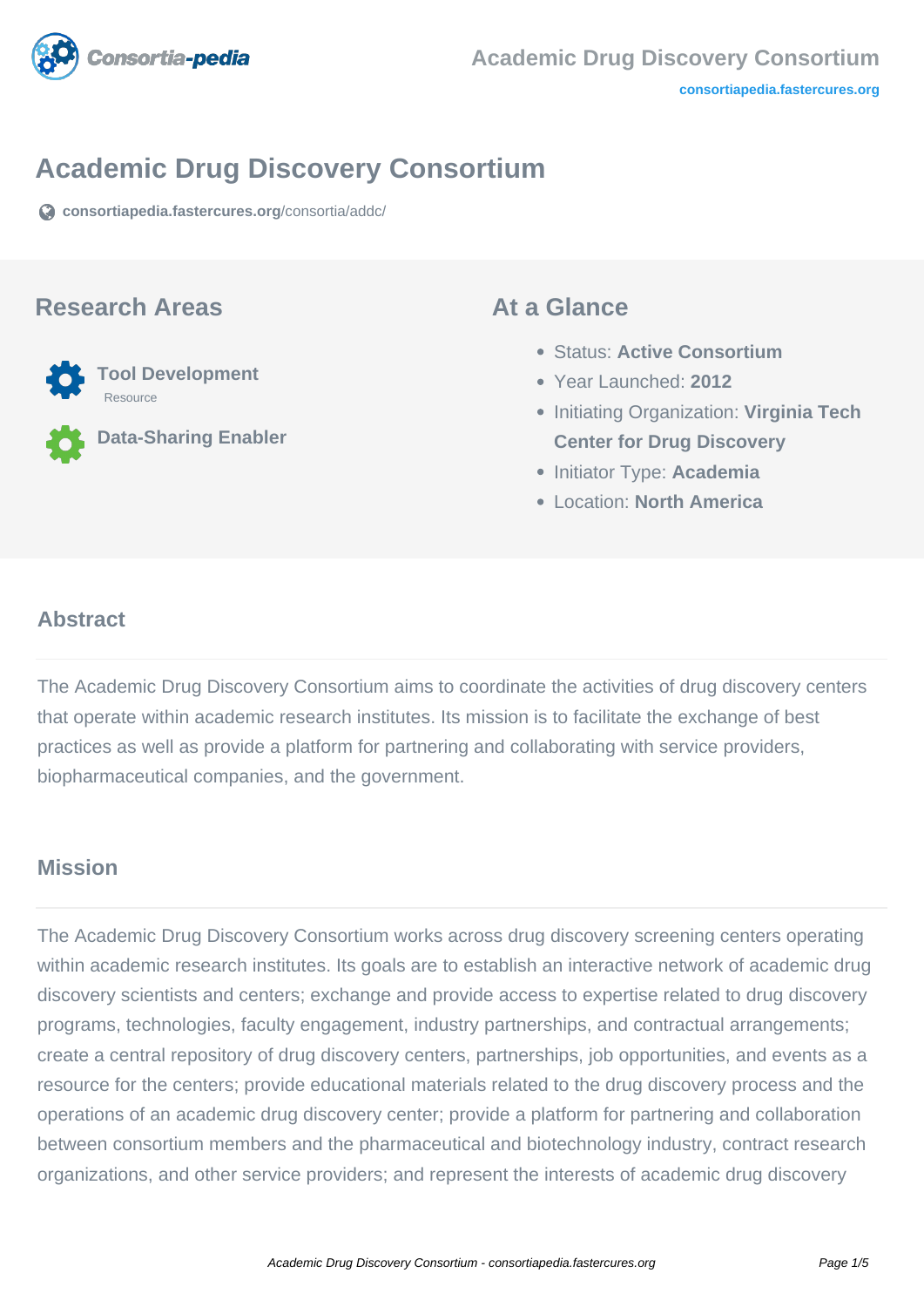

centers to government.

# **Consortium History**

In 2011, the John Hopkins Brain Science Institute hosted a roundtable called "The New Paradigm for Drug Discovery" to discuss the current landscape for drug discovery. Participants discussed the rapid emergence of academic drug discovery centers within John Hopkins University, Vanderbilt University, University of North Carolina, Chapel Hill, Harvard University, and University of California, San Francisco, and agreed that there is a need for a consortium to coordinate and share their best practices. In 2012, the consortium reached a total membership of 83 academic drug discovery centers, with its first public meeting in 2013. In 2014, the consortium established a screening partnership with AstraZeneca, which provided an exclusive opportunity for consortium members to access a structureblinded AstraZeneca compound library free-of-charge, upon approval of the investigator's proposed work. As of 2014, a total of 115 centers have joined the consortium's membership, representing academic drug discovery centers operating in 49 states and 9 countries.

## **Structure & Governance**

The Board of Directors consists of leaders from the drug discovery centers that founded the consortium. This includes John Hopkins University, Vanderbilt University, University of North Carolina, Chapel Hill, University of California, San Francisco, Harvard University, and University of Toronto. The consortium also has a dedicated staff based at John Hopkins University, with a focus on scientific and business development, as well as communications.

# **Financing**

There are no costs associated with individual membership. A majority of the consortium's financial support comes from sponsor and advertising opportunities, particularly as the consortium website continues to be a central resource for the member community.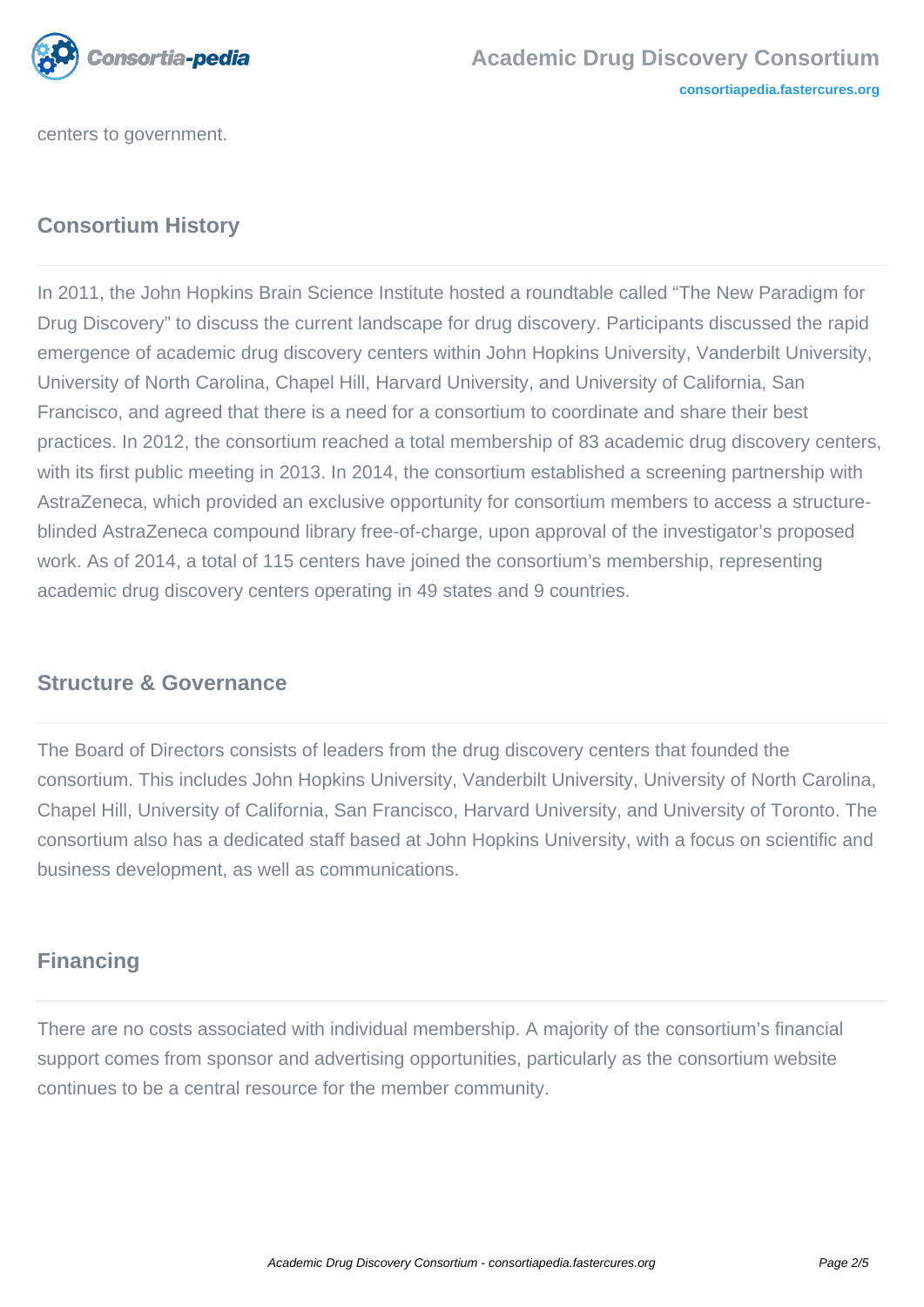

# **Intellectual Property**

**[consortiapedia.fastercures.org](http://consortiapedia.fastercures.org/)**

There are no intellectual property concerns.

### **Patent Engagement**

Many of the member organizations collaborate with patient philanthropic organizations.

## **Data Sharing**

Data are primarily shared as educational materials through the website and conferences.

## **Impact/Accomplishment**

The central point of the consortium is its website, which shares training materials and best practices for drug discovery, as well as provides guidance for universities interested in establishing/optimizing a drug discovery center. In 2014, the consortium established an exclusive partnership with the pharmaceutical company AstraZeneca, offering an opportunity for its members to apply for access to one of the company's compound libraries. As of 2014, a total of 115 centers have joined the consortium's membership, representing academic drug discovery centers operating in 49 states and 9 countries.

## **Links/Social Media Feed**

Homepage <http://www.addconsortium.org/> Twitter [@ADDConsortium](http://twitter.com/ADDConsortium)

# **Points of Contact**

Aditya Polsani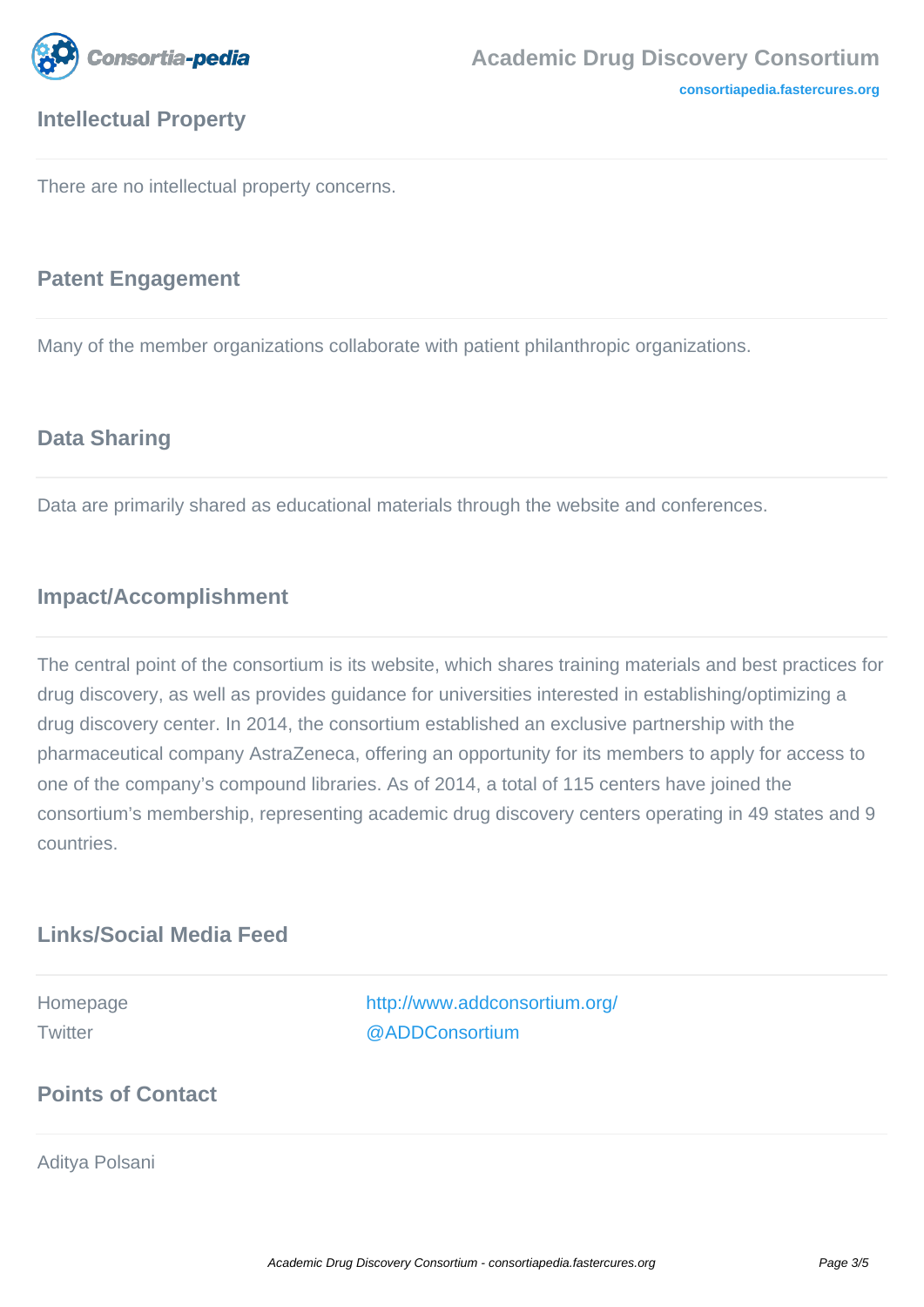

**[consortiapedia.fastercures.org](http://consortiapedia.fastercures.org/)**

 Director, Business Development Academic Drug Discovery Consortium Johns Hopkins University phone: 410-599-3071 email: [aditya@addconsortium.org](mailto:aditya@addconsortium.org)

 Barbara Slusher Director, Academic Drug Discovery Consortium Director, BSi NeuroTranslational Drug Discovery Program Associate Professor, Neurology and Psychiatry phone: 410-614-0662 email: [bslusher@jhmi.edu](mailto:bslusher@jhmi.edu)

# **Sponsors & Partners**

Agilent Technologies AMRI Global AstraZeneca Charles River Laboratories DavosPharma Eisai, Inc. EMD Millipore Eurofins Panlabs Harvard University Hogan Lovells Johns Hopkins University Ricera Biosciences Sigma-Aldrich TOCRIS Bioscience University of California, San Francisco University of North Carolina, Chapel Hill University of Toronto Vanderbilt University XenoTech